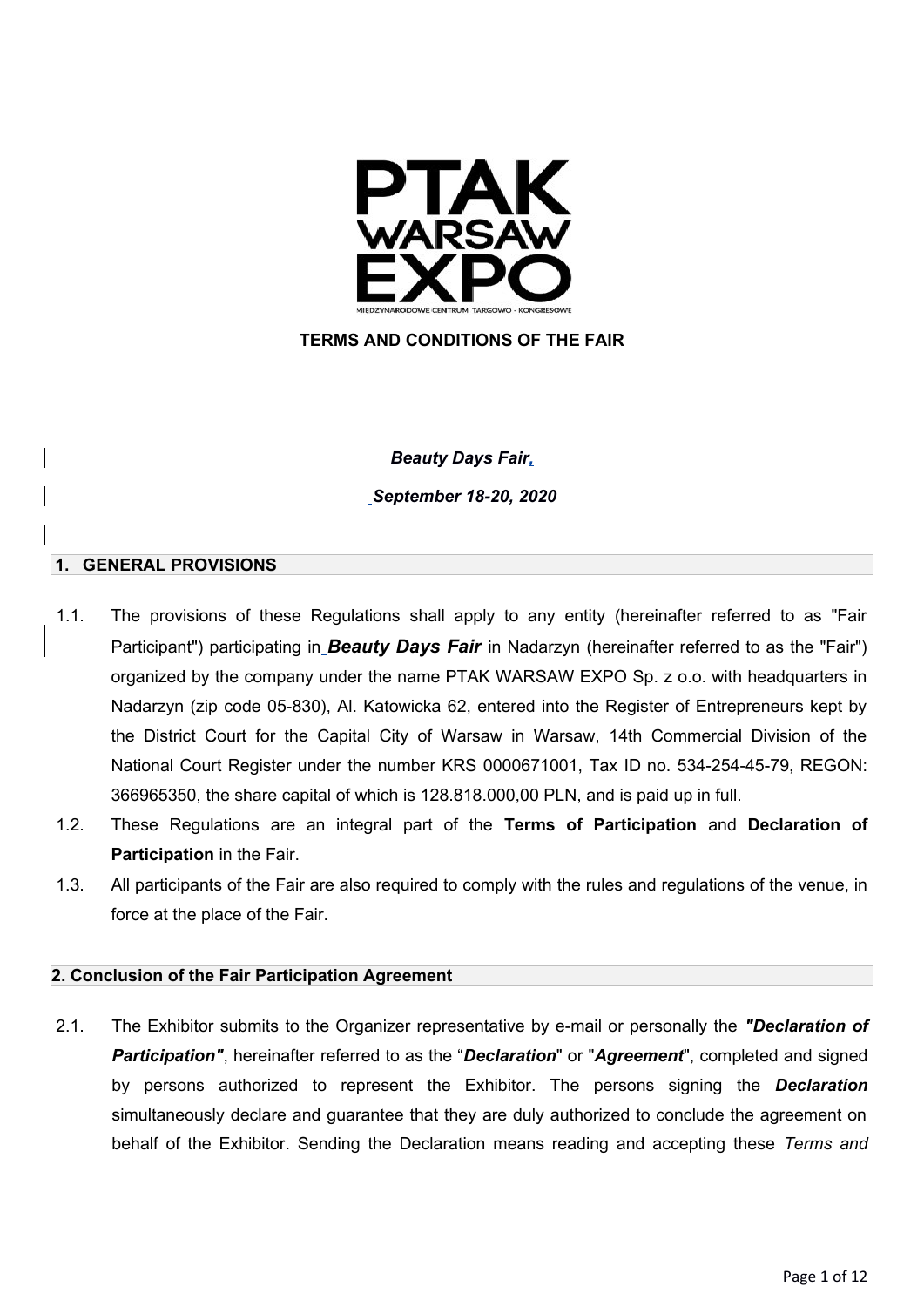*Conditions* and the *Terms of Participation*, which thus form an integral part of the agreement for participation in the Fair.

- 2.2. In the event of improper completion of the Declaration or other forms, the Organizer has the right to request that it be filled again.
- 2.3. The conclusion of the agreement for participation in the Fair takes place at the moment of confirmation by the Organizer of the acceptance of the Declaration for processing by e-mail to the Exhibitor's address, provided in the Declaration together with the pro forma invoice under the conditions set out in Terms of Participation.
- 2.4. The above procedure also applies to the Exhibitor ordering any additional products and services that the Organizer offers in connection with the organization of the Fair.
- 2.5. The Organizer reserves the right to refuse to accept the Declaration without providing reasons. The organizer will provide this information by e-mail to the e-mail address indicated in the *Declaration*. In this case, no agreement shall be concluded between the Parties.
- 2.6. The Organizer has the right to refuse the Exhibitor participation in the Fair, if the Exhibitor is in arrears with any fees to the Organizer. In such a case, the Parties recognize that the Organizer duly fulfilled his contractual obligations.
- 2.7. The Exhibitors may participate in the Fair presenting an offer consistent with the thematic scope of the Fair. It is not allowed to display goods that are not compatible with the subject of the Fair.

## **3. Payments**

- 3.1. The Fee for participation in the Fair and its components as well as prices of the other services related to the Exhibitor's participation in the Fair are set out in Declaration of Participation, Terms of Participation and attachments. The Exhibitor undertakes to pay Fee for participation in the Fair as well as remuneration to the Organizer on time..
- 3.2. The terms and method of payment of amounts due to the Organizer are set out in the *Terms of Participation* document.
- 3.3. The organizer does not guarantee the performance of orders for services that were submitted later than  $\frac{3}{7}$  days before the first day of the Fair. The price for such orders is higher by 30% in relation to the prices given in the price lists, forms. In case of placing an order for additional services during the assembly period the price is payable at the ticket office of the Fair at the time of placing the order. In any other case the Exhibitor is obliged to pay the price and/or fee on Organizer's first notice via bank transfer to the bank account indicated by the Organizer.

## **4. Providing the exhibition space**

4.1. The Exhibitor chooses the exhibition space in the *Declaration*.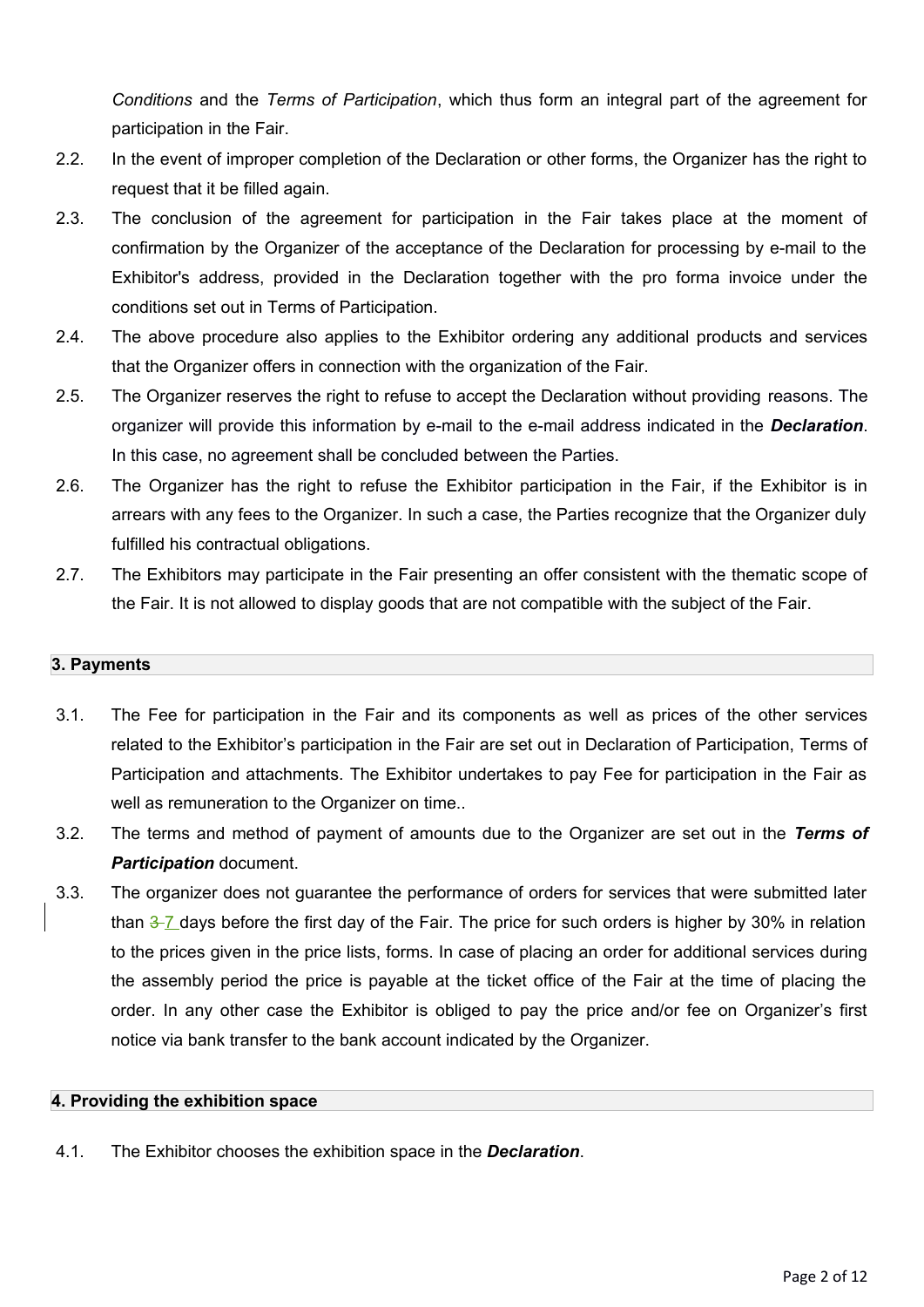- 4.2. The Organizer assigns the location of the exhibition area taking into account the order of Declarations, the design of the Fair space and the wishes of the Exhibitor, as far as its capabilities, availability and organizational and technical conditions are concerned.
- 4.3. The Organizer has the right to change the location of the exhibition space, which does not constitute a change to the agreement for participation in the Fair and does not give rise to any claims on the part of the Exhibitor against the Organizer. The Organizer will inform about the change of the Exhibitor's exhibition space by e-mail to the e-mail address indicated by the Exhibitor in the *Declaration*.
- 4.4. The organizer has the right to change the location, numbering of the exhibition space, which does not constitute a change to the agreement for participation in the Fair and does not result in claims against the Organizer. The Organizer will inform about the change of the location and/or the numbering of the Exhibitor's exhibition space by e-mail to the e-mail address indicated by the Exhibitor in the **Declaration**.
- 4.5. The Exhibitor, if he wants to sell any products, is required to obtain the Organizer's written consent in this regard, as well as to have a cash register in accordance with the applicable regulations.
- 4.6. The Exhibitor undertakes to have a license and approvals to all items on their stand.
- 4.7. Individual construction made by the Exhibitor requires prior approval by the Organizer.

#### **5. Providing the exhibition space to another entity**

- 5.1. The Exhibitor has the right to disclose all or part of the exhibition space to another entity (Sub-Exhibitor) only with prior written consent of the Organizer. In the event of making all or part of the Sub-Exhibitor's space available without prior consent of the Organizer, the Exhibitor shall pay the Organizer a contractual penalty in the amount of PLN 10.000.
- 5.2. The Exhibitor is obliged to report the Sub-Exhibitor to the Organizer on a separate **Declaration**, which must also be signed by a person authorized to act on behalf of the Sub-Exhibitor. Declarations made on other documents will not be accepted.
- 5.3. The Exhibitor is obliged to inform the Sub-Exhibitors about the **Terms and Conditions of the Fair** and **the Terms of Participation.**
- 5.4. The Exhibitor, as the entity submitting the Sub-exhibitor, pays the Organizer a fee of 120EUR. Under the aforementioned fees, Sub-exhibitors are entitled to the benefits indicated in the Terms of Participation due to the Fee for participation in the Fair. A condition for the participation of the Sub-Exhibitor in the Fair is the payment of the above-mentioned payment by the Exhibitor; in the event of its lack, the Organizer has the right to refuse a Sub-exhibitor participation in the Fair.
- 5.5. The Exhibitor is fully liable towards the Organizer, other Exhibitors and third parties for his actions and/or his omissions as well as actions and/or omissions of other Entities acting on his behalf, as for their own activities and omissions.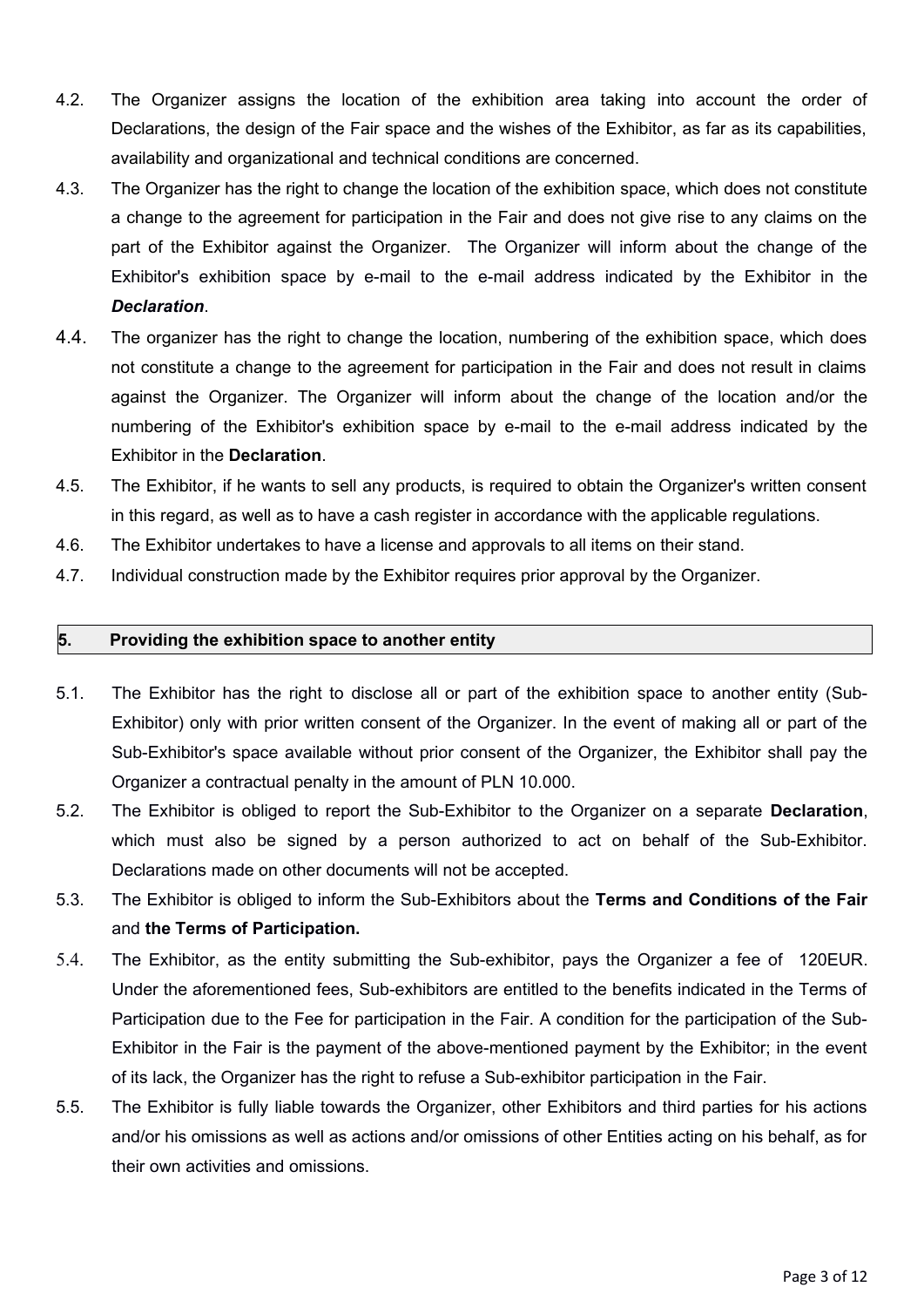- 5.6. A sub-exhibitor may present only products in accordance with the idea of the Fair in the area referred to in point 5.1.
- 5.7. It is forbidden to advertise companies that are not Exhibitors or Sub-Exhibitors at the stand.
- 5.8. In the event of violation of point 5.3. the Organizer reserves the right to impose a contractual penalty in the amount of 25% of the fee paid by the Exhibitor for participation in the Fair, for each infringement.
- 5.9. In the event of violation of point 5.6, 5.7, the organizer reserves the right to impose a contractual penalty in the amount of PLN 10.000,00 for each infringement.
- 5.10. Sub-exhibitors shall have the rights and obligations of the Exhibitor referred to in these Regulations, with the reservation that the Sub-Exhibitor may not order additional services.

#### **6. Advertising and Exposition**

- 6.1. The Exhibitor has the right to display and advertise its products (goods and / or services) exclusively within the allocated exhibition space, provided that its exhibits do not cover neighbouring exhibitions and do not disturb the normal course of work of other Exhibitors and provided that Exhibitor's products (goods and/or services) comply with the subject of the Fair. The Exhibitor does not have the right to use sound equipment, additional lighting, etc., which may disrupt the normal course of work of other Exhibitors and/or Organizer. The Exhibitor does not have the right to use sound or other devices that may disrupt the normal course of work of other Exhibitors and/or the Organizer himself. In the case of the display of products for which the Exhibitor is not entitled to exhibit, the Organizer has the right to impose a financial penalty of PLN 10.000 on the Exhibitor.
- 6.2. Every rented exhibition space shall be equipped with illumination provided by the Exhibitor himself or illumination ordered from the Organizer.
- 6.3. Placing the Exhibitor's advertisements and/or taking other promotional actions outside the area of the purchased stand require obtaining Organizer's written permission and paying an additional fee in an amount indicated in Extra Services price list. Placing advertisement or taking promotional actions outside the area of the purchased stand shall result in imposing a contractual penalty of 5000 PLN on the Exhibitor.
- 6.4. The proposed forms of advertising are contained in the Organizer's information catalogue. Depending on the type of advertising products ordered, the Exhibitor and the Sub-Exhibitor are obliged to provide the Organizer with their contact details and electronic files with graphics, logos, trademarks and other materials subject to publication by the Organizer in connection with the organization or promotion of the Fair, within two weeks of registering the participation, under pain of releasing the Organizer from the obligation of publishing them, retaining the right to remuneration for publishing.
- 6.5. The Organizer may refuse to publish materials provided to him by the Exhibitor in order to publish them in connection with the organization of the Fair, if he considers that these materials violate the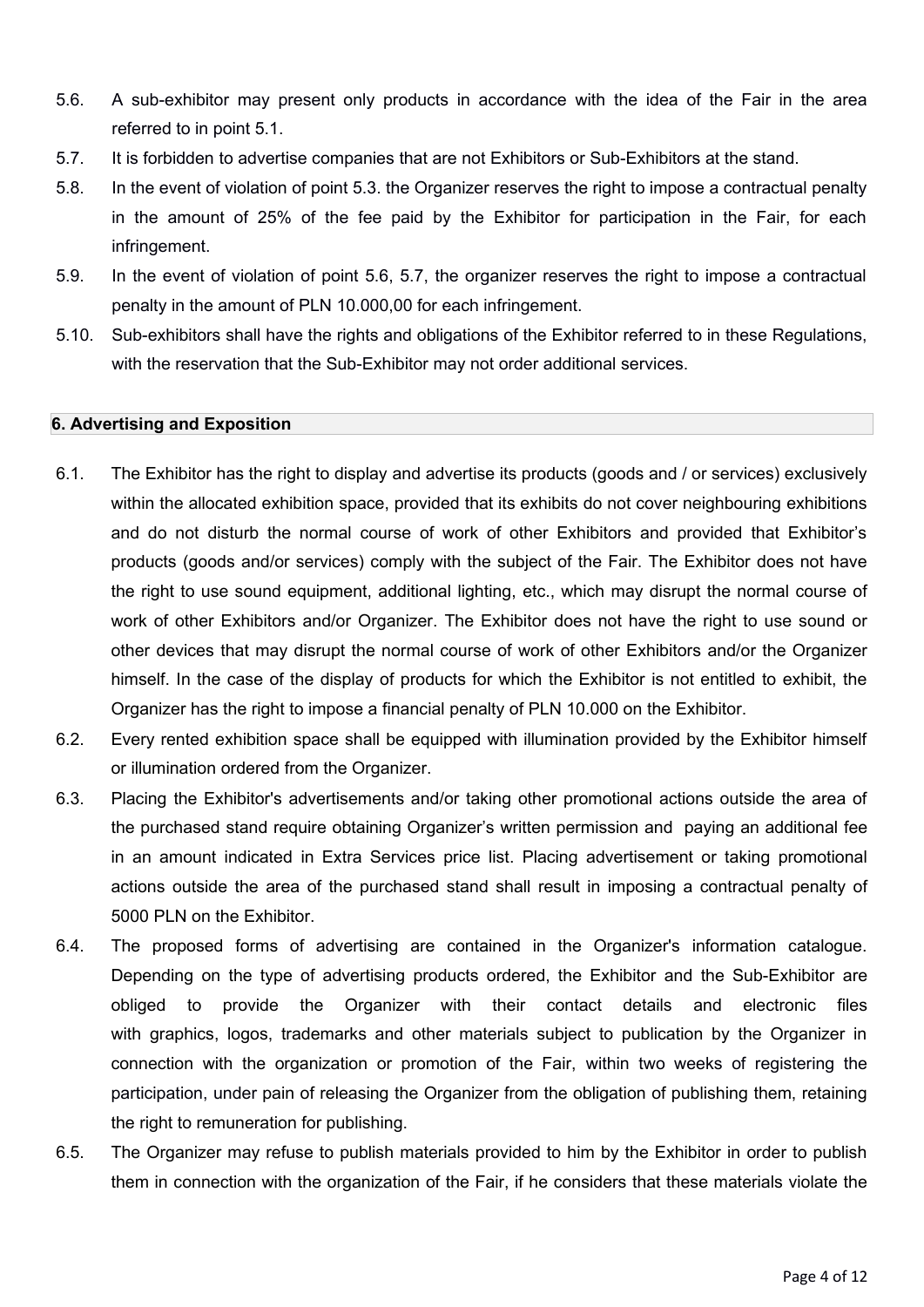legitimate interest of the Organizer and/or other Fair participants, the rights of third parties, generally binding legal norms or good manners. At the same time, the Organizer reserves the right to abbreviate or correct the materials sent for publication.

- 6.6. The Organizer is not responsible for the content of advertising, promotional or information materials provided to it, which the Organizer or Exhibitor has published in relation to the organization or promotion of the Fair.
- 6.7. The Exhibitor and other participants are not allowed to promote other exhibition facilities and trade fair events during the Fair. This prohibition does not include the promotion of subsequent editions of the Fair. In the event of a violation of this provision, the Organizer has the right to impose a financial penalty of PLN 10,000 on the Exhibitor.
- 6.8. At the Fair's grounds, it is prohibited to distribute advertising materials by hostesses, subject to point 9.5 of the Regulations and with the reservation that other arrangements in this respect have been made with the Organizer.
- 6.9. The Exhibitor agrees to promotion of its company by the Organizer and grants the Organizer a nonexclusive license, unlimited territorially or temporarily, for the Organizer's use of the company's name, logo, image and the image of its employees taking part in the fair, as well as the Exhibitor's photos, including content published on the websites and social media of the Exhibitor and photos and film materials created by the Organizer (hereinafter: Materials), in order to place them on the Facebook page, Instagram or websites of the Organizer and in the following fields of exploitation:

a) as regards the preservation and reproduction of Materials - production using a specified technique of Materials provided to the Organizer, including printing, reprographic, magnetic recording and digital technology;

b) in the field of trading in copies, on which the Materials were recorded - as part of the promotion of the Fair, for which the graphic and promotional materials or logos will be prepared;

c) in the scope of dissemination of the Materials made available in a manner other than specified above - by public performance, displaying, exhibition, reproducing and broadcasting and re-broadcasting, disseminating and making the Materials publicly available in such a way that everyone can have access to them in a place and time chosen by themselves (on the Internet), including placing on posters, banners, flag-banners, posters, leaflets or other printing materials, broadcast on television or on displays belonging to the Organizer, on websites, on social media.

- 6.10. The Exhibitor declares that they have copyrights to the Materials to the extent enabling the implementation of this provision and these materials are not unencumbered by the rights of third parties, and the license granted does not infringe the rights of third parties. Paragraph 12.4 of these Regulations shall apply.
- 6.11. If the Organizer performs construction services for the Exhibitor, Exhibitor agrees to place his logo, trademarks in the Organizer's portfolio, including for placing in the portfolio photos of the built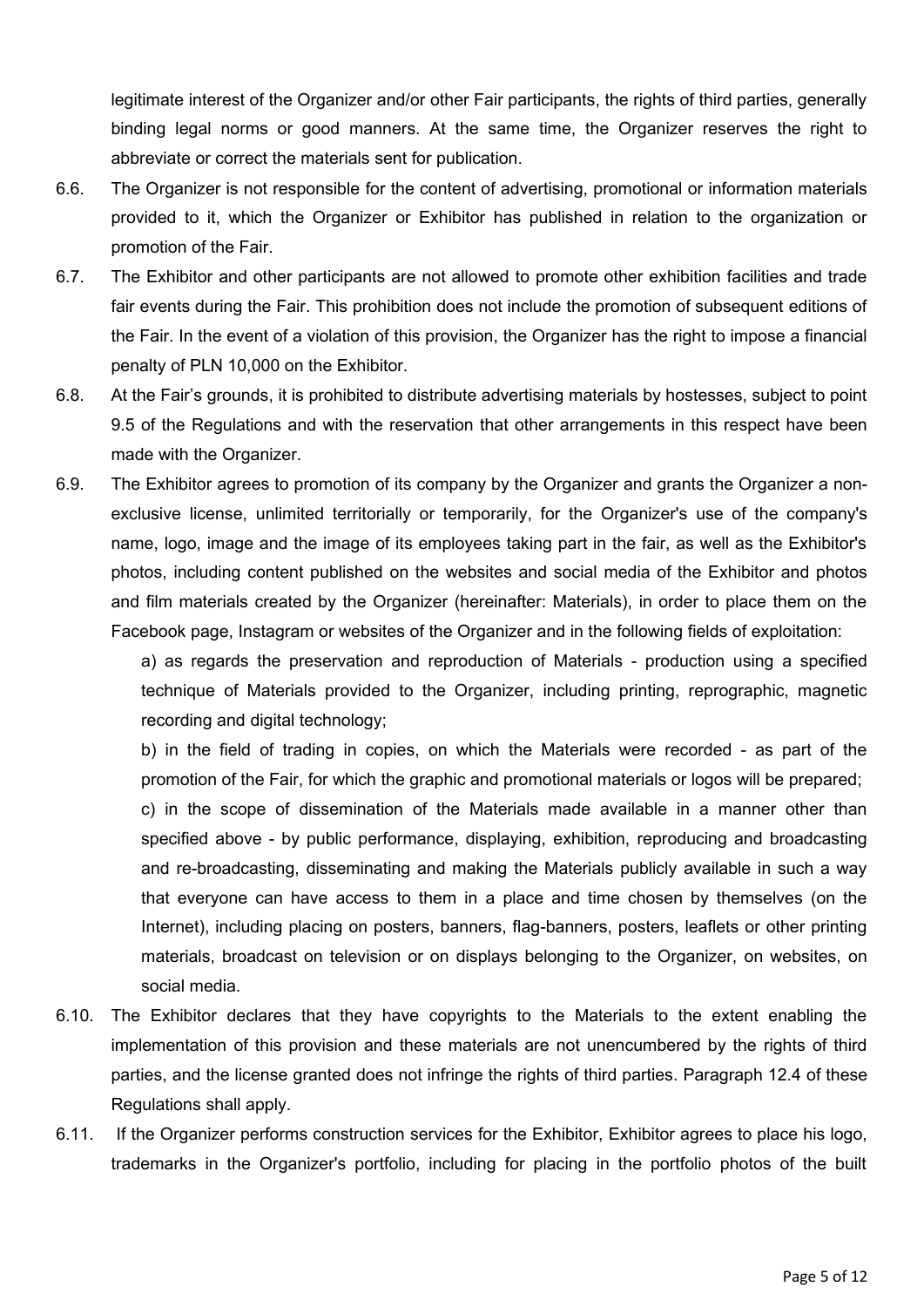constructions that containing the logo or trademark.

6.12. Any use, dissemination, disclosure to third parties of the building designs submitted by the Organizer, arrange and making changes to them is prohibited. These projects are subject to legal protection, including on the basis of copyrights to the project. Unlawful use of the above projects are subject to legal liability.

### **7. Responsibility**

- 7.1. The Organizer is only liable for damage caused to the Exhibitor or other participant of the Fair through the fault of the Organizer or a person acting on its behalf.
- 7.2. The Organizer is not responsible for damage, theft and destruction of items on the Exhibitor's stand, including any damage caused by third parties.
- 7.3. The Exhibitor bears sole responsibility for items on the Exhibitor's stand. The Exhibitor is obliged to deliver items on their own to the booth and to remove them after the Fair in the time designated for disassembly.
- 7.4. The Exhibitor bears full material responsibility on a risk basis for any damage caused to the Organizer or third parties by the Exhibitor or a person acting on their behalf or representing their rights.
- 7.5. The Exhibitor is obliged to immediately notify the Organizer of any event causing or threatening to cause damage.
- 7.6. The organizer recommends that the Exhibitor conclude relevant non-life insurance contracts regarding the risks associated with the Fair and liability insurance for any damage caused in connection with participation in the Fair.
- 7.7. Goods and products presented during the Fair should have certificates of conformity with the required standards, in particular with safety standards for these goods and products.
- 7.8. The Exhibitor declares that they have the copyrights, necessary licenses and rights to the products on the exhibition stand or which the Exhibitor uses. The Organizer is not responsible to Exhibitors, Sub-Exhibitors and third parties for any infringement of their intellectual property rights (including industrial design, utility model, trademark), copyright and related rights, geographical indication, know-how, etc.
- 7.9. The Organizer does not bear any responsibility towards the Exhibitor, if the Exhibitor does not obtain visas and/or other documents required to enter the territory of the Republic of Poland or participate in the Fair. In the event of not taking part in the Fair due to the lack of visas or other documents required on the territory of the Republic of Poland or to participate in the Fair, the Organizer is not obliged to return the paid amounts to the Exhibitor; this circumstance does not release the Exhibitor from the obligation to pay to the Organizer all fees due from the Declaration,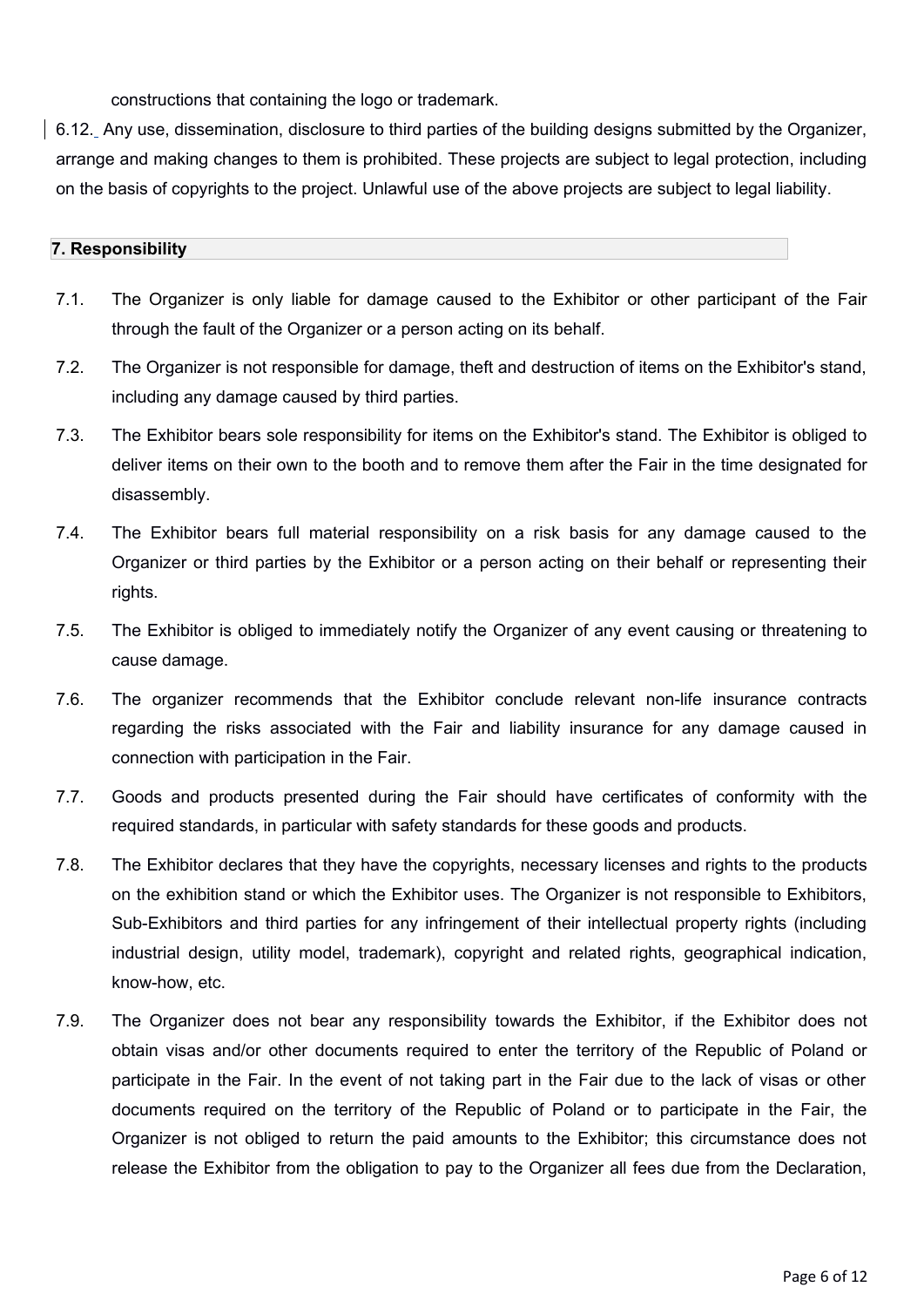including for the services ordered.

- 7.10. The Organizer is not liable for any power, water, or etc. outage caused by the circumstances beyond his control, including the circumstances attributable to the supplier of power, water etc.
- 7.11. The Exhibitor shall conclude a relevant insurance contract covering third-party liability and any damage or loss caused in his property during the Fair as well as any damage or loss caused in his property during the assembly and disassembly period.

#### **8. Design, assembly and disassembly of stands**

- 8.1. The Exhibitor may commence assembly work on the dates set for the assembly, the date of which will be announced on the trade fair website no later than 30 days before the first day of the fair; the Organizer may also order the discontinuation of works if it considers that they violate the Regulations of the venue or threaten the order or safety of persons or property. Before starting the assembly of the stand, the Exhibitor is obliged to submit for acceptance the technical design of the stand with projections and visualization, at the latest 21 days before the first assembly day of the Fair.
- 8.2. Individual stands made by the Exhibitor himself requires prior authorization by the Organizer. For individual stands, the date of commencement of assembly will be given by the Organizer 30 days before the first day of the Fair.
- 8.3. The Exhibitor who ordered an undeveloped space is required to submit in writing within 21 days before the first assembly day of the Fair the following details of the company constructing the stand: name, address, NIP, personal list of employees authorized to enter the area of PTAK WARSAW EXPO - with an indication of the person responsible for contacts with the Organizer, as well as the stand design in individual development along with a layout and visualization.
- 8.4. In the case of assembly or disassembly within the time other than specified by the Organizer, it is necessary to obtain the consent of the Director of the Technical Department and pay an additional fee
	- of PLN 1000 net per each started hour which is increased by VAT rate in accordance with applicable regulations.
- 8.5. During assembly and disassembly of stands, it is forbidden to carry out works related to welding, grinding, or other processes causing pollination or fire hazard.
- 8.6. The Exhibitor is obliged to remove any residues left after the assembly and disassembly of the stand. The Exhibitor shall clean up the surface in direct vicinity of his stand.-
- 8.7. The Exhibitor is obliged to take care of the stand and communication routes around the stand throughout the exhibition period. It is forbidden to block fire emergency routes and corridor.
- 8.8. The Exhibitor is obliged to comply with relevant legal and technical, construction and assembly, health and safety, sanitary and fire-fighting standards, etc.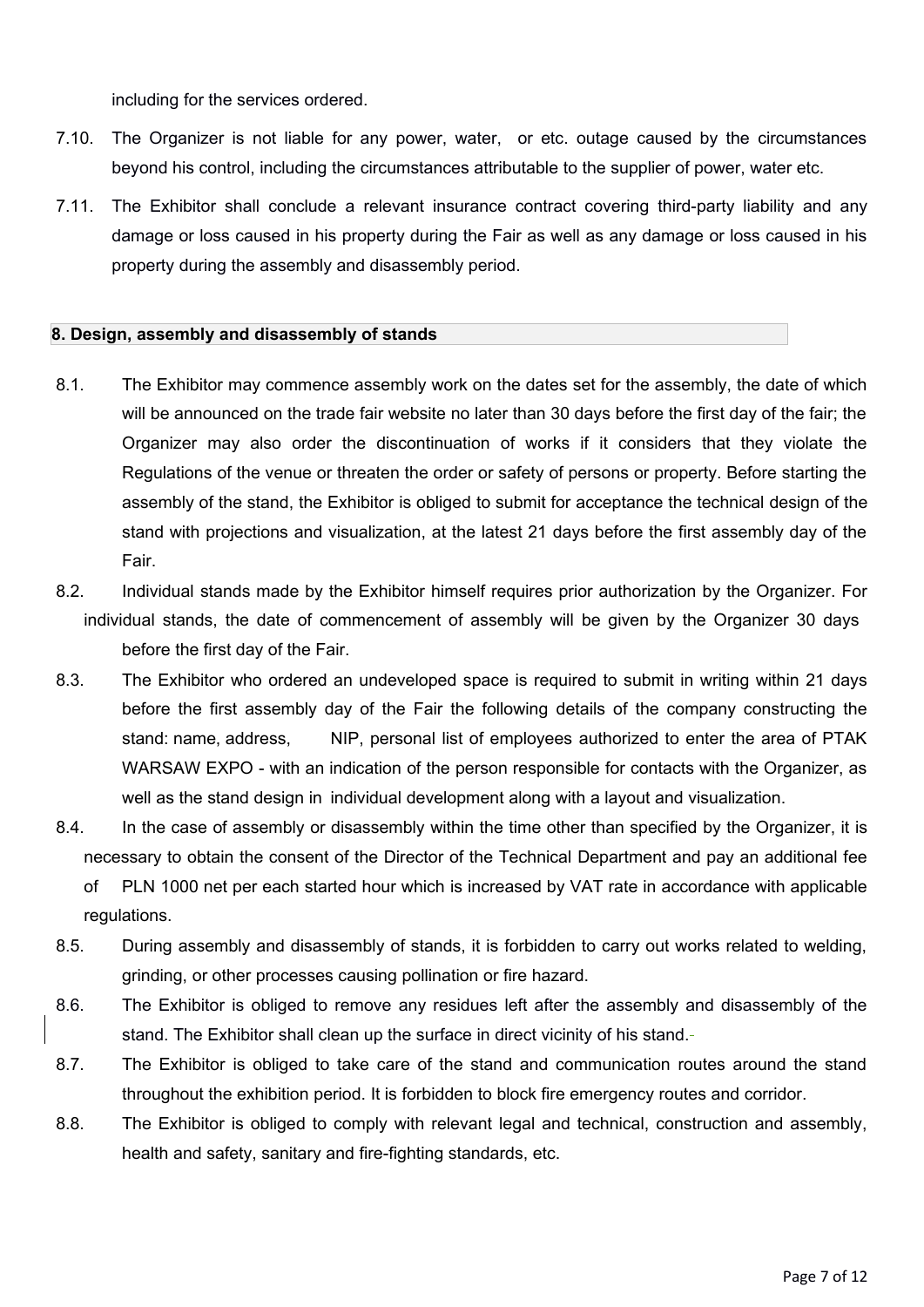- 8.9. The Exhibitor is obliged to mark the glass surfaces of the exhibition stand in order to avoid being hit by other Fair participants.
- 8.10. The Exhibitor is obliged to cover the entire surface of his exhibition stand with a carpet or other finishing material (carpet, panels, platform or other).
- 8.11. Stand walls and other structural elements facing backwards to the neighboring stand should be aesthetically finished and painted in neutral white. Exhibitors of non-island-built stands (stand open on four sides) are required to enclose the exhibition space with a wall or other material clearly separating the border with the neighboring stand. In the event of a breach of the abovementioned the Exhibitor will be charged a contractual penalty of PLN 10.000 payable within 7 days from the date of delivery of the call for payment of the contractual penalty.
- 8.12. The assembly and disassembly of stands can only take place on dates indicated by the Organizer. In case of excess of assembly and disassembly time by the Exhibitor, the Organizer in entitled to to charge the Exhibitor with a fee in an amount indicated in Extra Services price list.
- 8.13. During assembly and disassembly, it is forbidden to disturb the construction or coatings of walls, floors and other elements of the venue where the Fair takes place, as well as use own forklifts and automatic lifts.
- 8.14. The Exhibitor during the Fair as well as during the assembly and disassembly period shall secure the exhibits and property located on the exhibition area against any damage or loss at his own expense and at his own peril.
- 8.15. The WARSAW EXPO exhibition hall categorically prohibits:

- sticking to-, attaching to- and decaling the walls of the stands with any advertising, leaflets, information, etc. with the help of chemical substances, foam adhesives, double-sided tapes and other such means, which cause irreparable damage,

- mechanical interference in the partition walls of stand construction, which leads to irreparable damage to the board.

Failure to comply with this provision may result in a penalty, reflecting the size of the damaged board, in the amount of PLN 200 net per 1 sqm net which is increased by VAT rate in accordance with applicable regulations.

8.16. After the end of the Fair, at the time set by the Organizer for the dismantling of stands, the Exhibitor is obliged to restore the exhibition space provided to them to the previous state, under pain of ordering these activities by the Organizer to an outside party at the expense of the **Exhibitor** 

## **9. Organization of work at the stand**

9.1. The Exhibitor is obliged to provide the stand for visitors during the opening days and times of the Fair. Leaving the stand before closing the Fair without Organizer's consent results in imposing a contractual penalty of PLN 4.000 on the Exhibitor.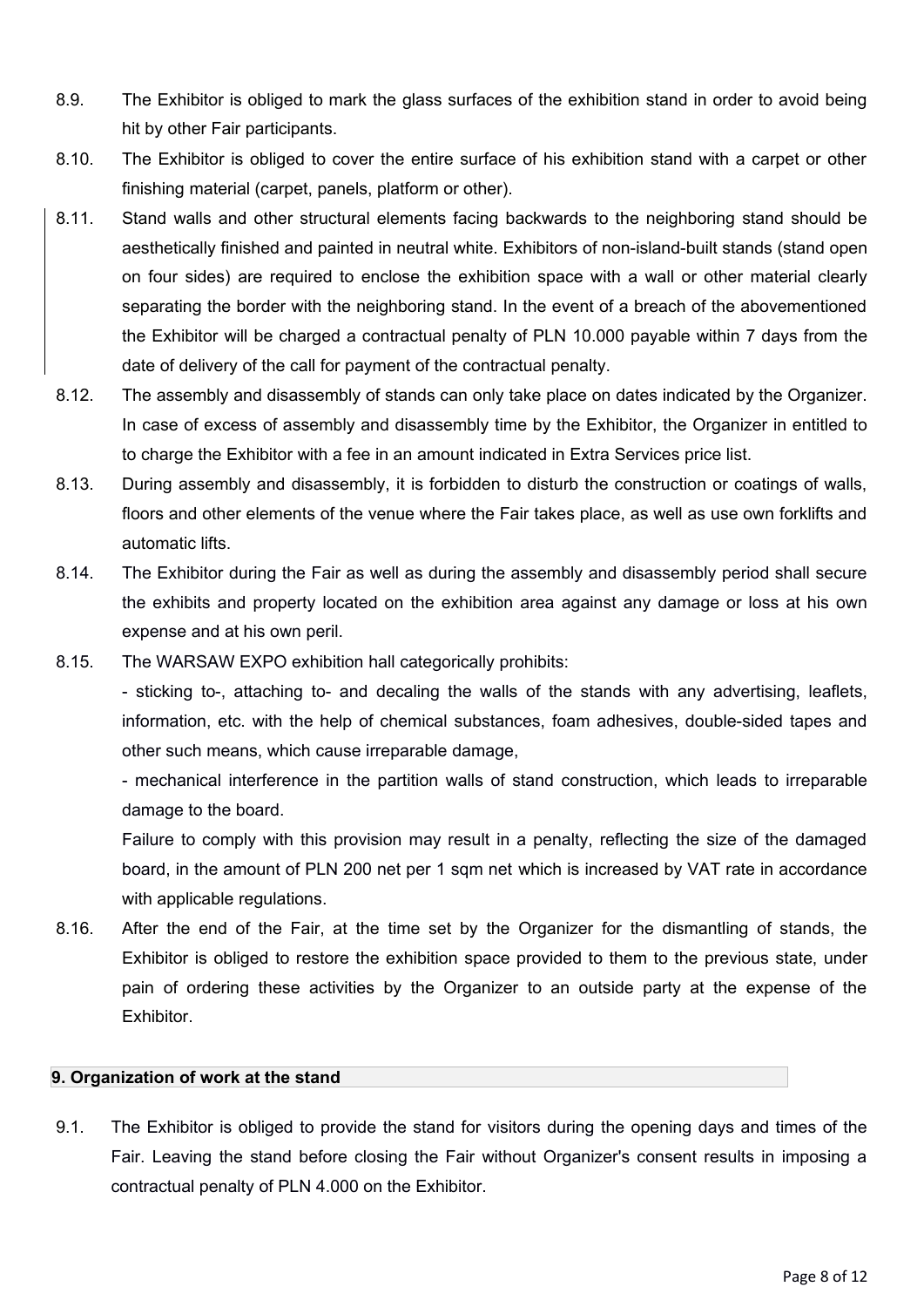- 9.2. If the presentation at the stand is conducted with the use of any works, the Exhibitor is obliged to regulate on their own the issues of copyright and related rights to these works.
- 9.3. Exchange or replenishment of stand exposition and cleaning of the stand and its surroundings may take place only outside the opening hours of the Fair.
- 9.4. The Organizer's representative may order the Exhibitor to immediately remove from the stand elements that pose a threat to the safety of persons or property, or otherwise disturb the course of the Fair.
- 9.5. All promotional activities of the Exhibitor may take place only within the stand and may not interfere with the course of the Fair and the work of other exhibitors.
- 9.6. Leaving the stand by the Exhibitor during the opening hours of the Fair requires the Organizer's consent after prior written notification in the trade fair office.
- 9.7. The Organizer is not responsible for the Exhibitor's items left in the abandoned stand during assembly and disassembly and during the fair event. In case of abandoning any property by the Exhibitor that takes places after the disassembly period on the premises of the Organizer's headquarters, the aforementioned property shall be considered by the Organizer as abandoned.
- 9.8. Abandoning any property on the premises of the Organizer's headquarters is not allowed. In case of abandoning of any property the Organizer is entitled to either check or remove abandoned property.
- 9.9. It is unacceptable during the Fair to occupy any area outside the area of the Exhibition stand ordered. In the event of breaking this prohibition, the Exhibitor is obliged, at the request of the Organizer, to immediately remove items extending beyond the exhibition stand and to pay for the additional space occupied, according to the conversion factor; number of sqm occupied area x (price for 1 sqm of stand + 100%).

## **10. Order and organizational regulations**

- 10.1. All participants of the Fair are obliged to comply with generally accepted health and safety standards, fire protection standards and sanitary standards and these Regulations and other regulations, binding at the place of the Fair and adhere to orders of the fire protection services.
- 10.2. The Exhibitor is obliged to comply with the orders issued by the Organizer's representative.
- 10.3. The Fair venue bans smoking, except for places designated for this purpose; the use of open fire and the operation of heating electric devices is also prohibited. Weapons, ammunition, explosives, corrosive substances or substances which constitute a fire hazard are not permitted at the Fairs.
- 10.4. Obstruction of escape routes or access to fire fighting equipment is forbidden.
- 10.5. The Exhibitor and persons representing their rights are required to wear visible ID badges issued by the Organizer and to undergo the control procedures, carried out on behalf of the Organizer by a licensed agency protecting people and property, watching over the safety of the Fair.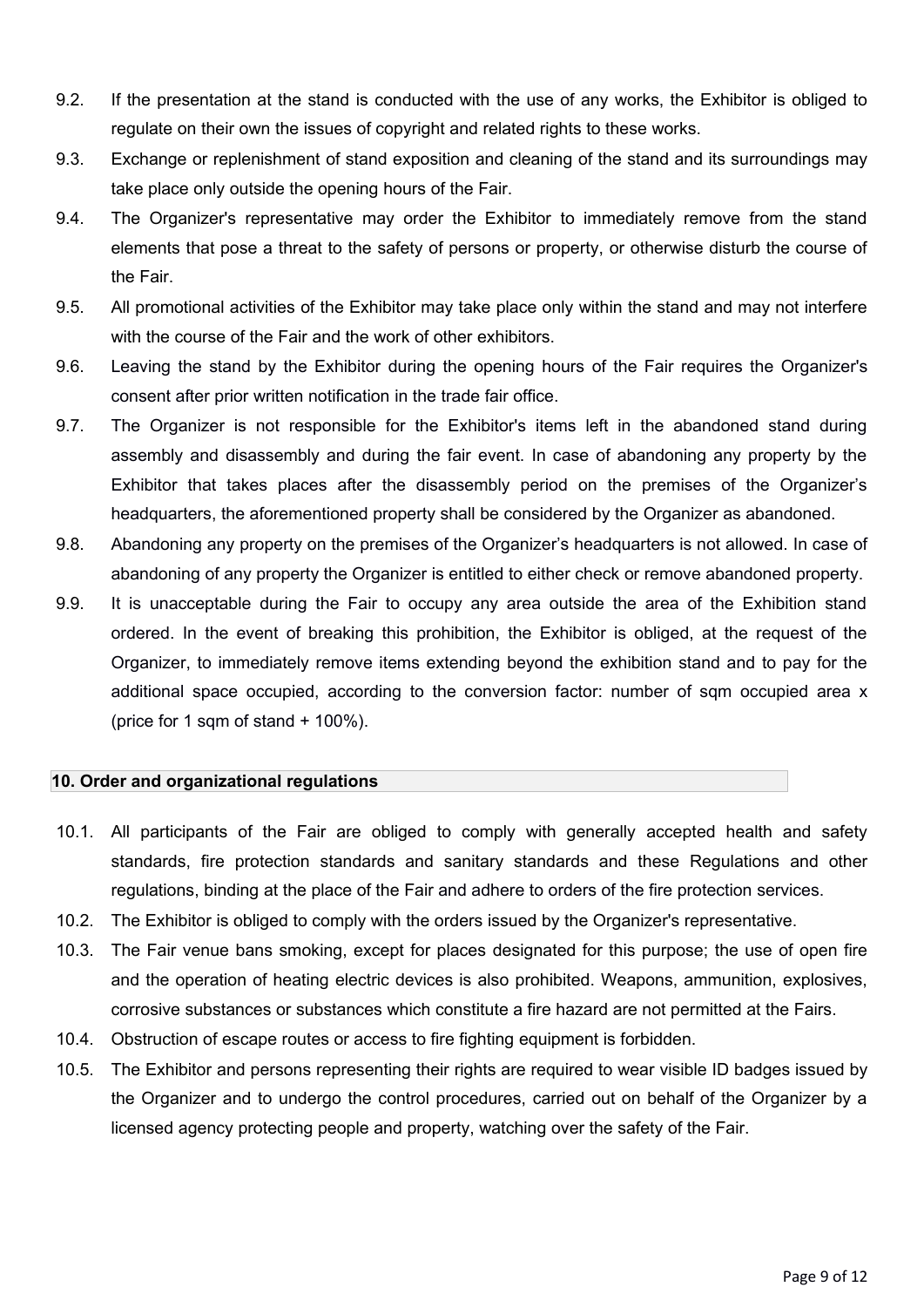- 10.6. Entry to the area of WARSAW EXPO is possible after obtaining entry cards. The organizer is not responsible for damages caused within the car parking area.
- 10.7. Within the premises of Organizer's headquarters no animals, bicycles, skateboards, rollerblades, scooters etc. are allowed under any circumstances.

## **11. Principles of work during assembly and disassembly**

- 11.1. Transport of exhibits presented at the Fair, including machines and other heavy equipment (hereinafter referred to as "exhibits") to the area of Ptak Warsaw Expo may be performed by the Exhibitor themselves or using the services of an external company or a shipping company cooperating on the basis of a separate agreement with Ptak Warsaw Expo Sp. z o.o. The Exhibitor is obliged to inform the Organizer about the transport of machines and other heavy equipment before the commencement of transport.
- 11.2. Unloading of heavy exhibits from means of transport, entry to the exhibition hall and location at the Exhibitor's exhibition site may only be carried out by a representative of a forwarding company cooperating on the basis of a separate agreement with Ptak Warsaw Expo Sp. o.o., using the appropriate equipment (forklifts).
- 11.3. All costs for transport and forwarding services related to participation in the Fair shall be borne by the Exhibitor.
- 11.4. The following companies are official and only forwarders cooperating with Ptak Warsaw Expo on the basis of a separate agreement: Netlog Polska sp.  $z \Theta$ 0.0. and C.Hartwig Gdynia S.A. as well as Przedsiębiorstwo Międzynarodowej Spedycji Targowej "Transmeble International" sp. z o.o.
- 11.5. Use of vehicles within the Fair's grounds (including trucks, cranes, passenger cars, forklifts), not serviced by official forwarders of Ptak Warsaw Expo, is forbidden.
- 11.6. Unloading, transport and localization at the site of display of heavy exhibits may only take place at the dates and times appointed by the Organizer.
- 11.7. Unloading, away transport and placement in the place of exhibition of heavy exhibits can only take place through dedicated freight gates.
- 11.8. Exhibitors or persons designated by Exhibitors are allowed to use the service gates when unloading and transporting light exhibits, including using manual trolleys and pallet trolleys (non-mechanical vehicles).
- 11.9. The Exhibitor's contact with the representative of the forwarding company takes place directly between the interested parties, after transferring mutual contacts by the Organizer and with its knowledge. All arrangements between the forwarding company and the Exhibitor must be forwarded to the Organizer.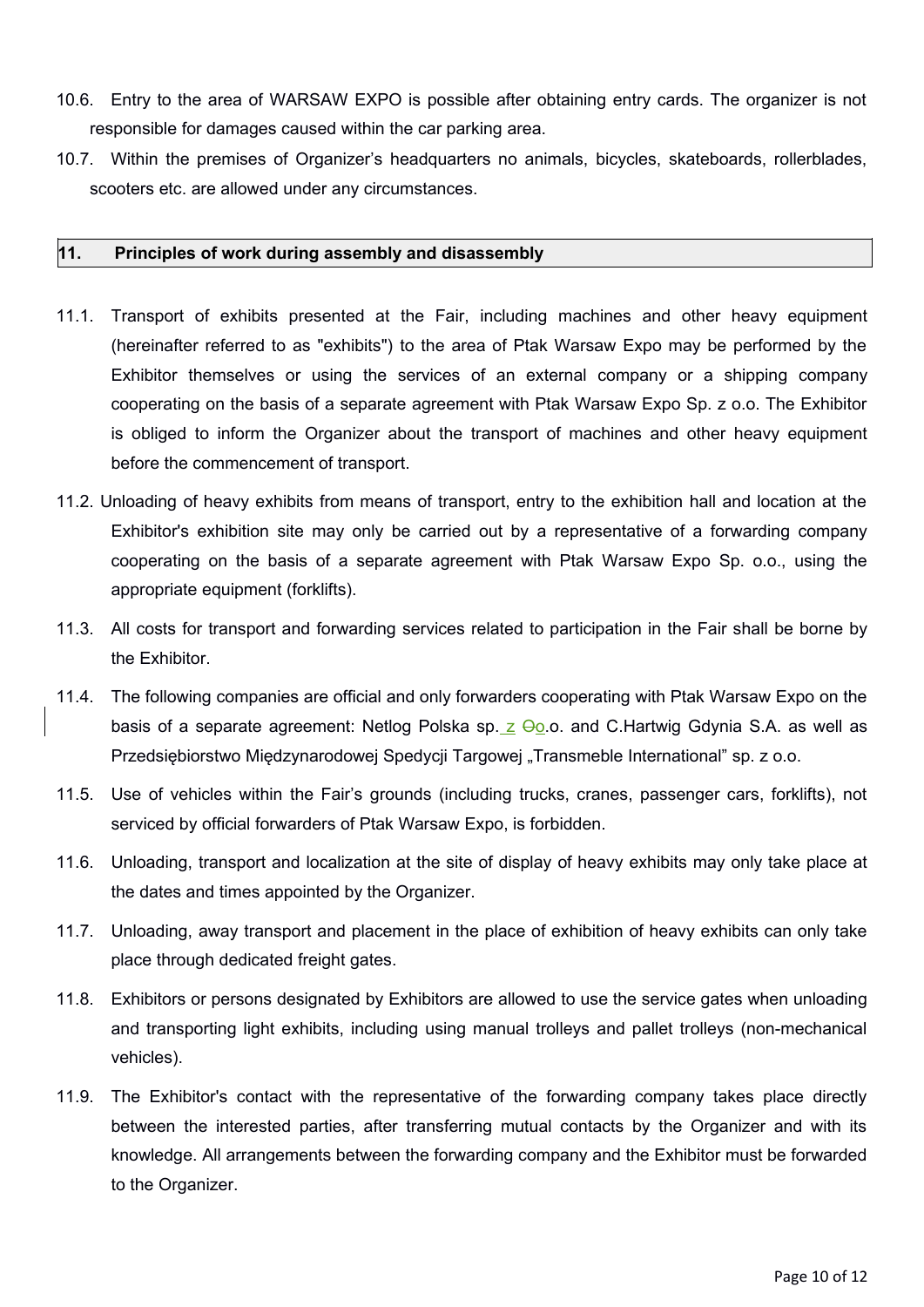- 11.10. All the above arrangements concern both the assembly and disassembly period of the Fair.
- 11.11. In the event that the area assigned to the Exhibitor contains objects that may pose a threat to the health or life of other people, or the Exhibitor does not have a license to sell certain items, the Organizer is entitled to immediately remove these items at the expense and risk of the Exhibitor and to immediately close and remove the stand.
- 11.12. In the case of own stand construction, the Exhibitor or the company performing the stand construction at their request are obliged to present the Fair's Organizer with certificates or attestations confirming the use of materials that are non-flammable, fire-resistant or specially protected against fire. Appropriate attestations, certificates and permits must be available for inspection at the stand during the construction and during the Fair. In the absence of the abovementioned attestations, certificates and permits, the Exhibitor is obliged to submit an appropriate statement in this regard. Lack of the above-mentioned documents will result in the inability to implement the stand's construction.
- 11.13. Fire appliances, fire hydrants, fire extinguishers, evacuation exits, pedestrian routes, switchboards and electric panels cannot be blocked or covered. Obstructing or screening elements will be dismantled at the expense of the Exhibitor.
- 11.14. Mechanical vehicles or other devices with combustion engines may be displayed in halls only with the engine switched off. The fuel tank may contain only the amount of fuel necessary to leave the halls.
- 11.15. The fuel tank must be tightly closed.
- 11.16. Exhibitors are obliged to respect the instructions of the competent services in the area of compliance with fire regulations.

#### **12. Miscellaneous provisions**

- 12.1. The Organizer reserves the right to change the date or place of the Fair or cancel it altogether. Changing the date or places of the Fair does not give rise to responsibility on the part of the Organizer. The Organizer will inform the Exhibitor immediately about these changes. In the event of cancellation of the Fair, the Organizer will return to the Exhibitor all advance payments made.
- 12.2. All complaints should be reported to the Organizer in writing immediately, no later than on the last day of the Fair. Complaints submitted after this date are considered as unjustified.
- 12.3. The Exhibitor expressly confirms that the Organizer did not give them any assurances or guarantees regarding the economic results that the Exhibitor will achieve as a result of participation in the Fair and that they will not have any claims to the Organizer resulting from the abovementioned.
- 12. 4 The Exhibitor and Sub-Exhibitor are obliged to comply with the provisions of Polish law and EU Community law, in particular within the scope of intellectual property rights as well as copyrights and related rights. The Exhibitor is required to have all copyrights, necessary licenses and rights to